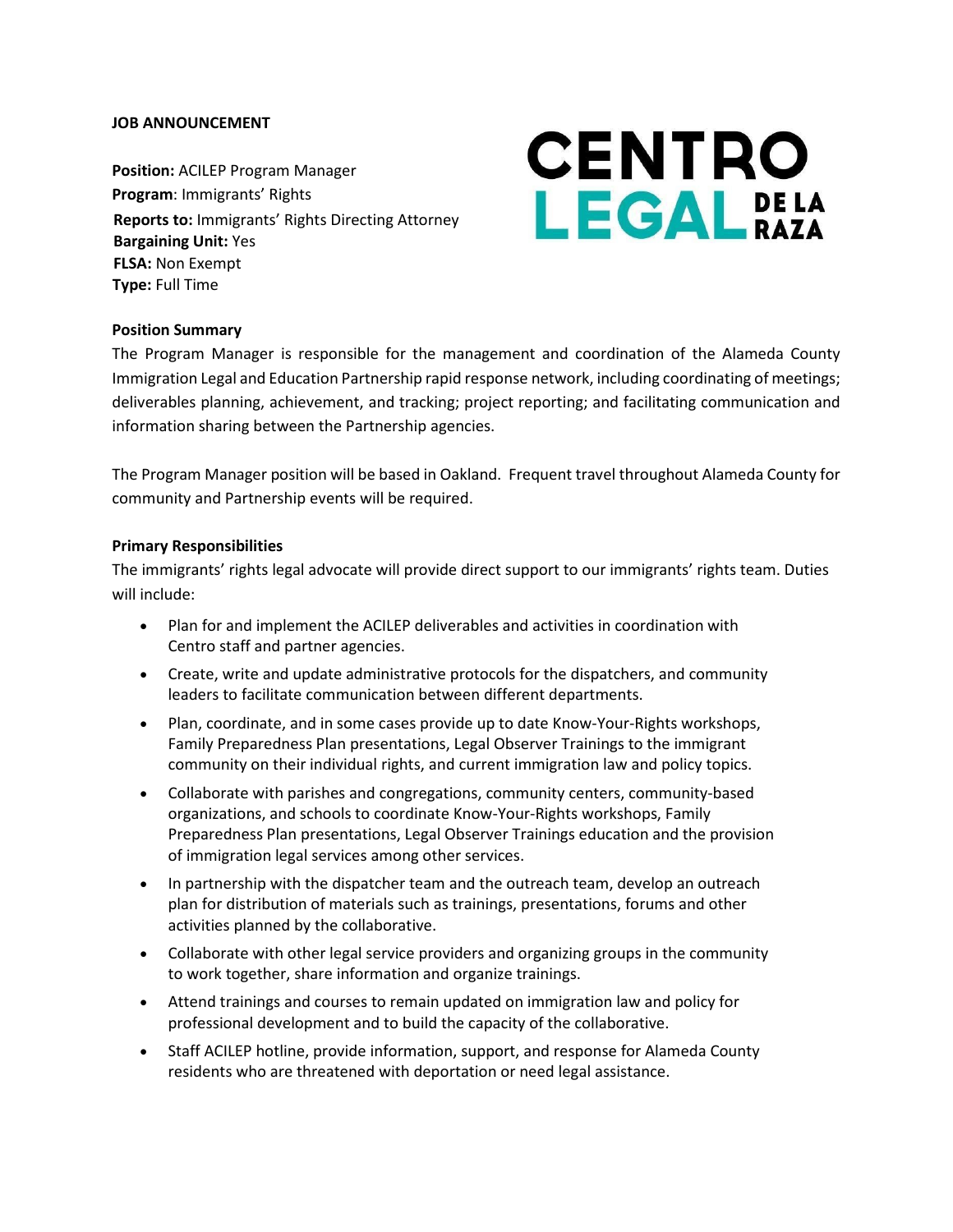- Support and assist community leaders during immigration forums, community fairs, and other events.
- Prepare written materials, including flyers and handouts, for community events.
- Develop relationships with media outlets and other partners to share stories and promote events.
- Produce media content for newsletter, Facebook, twitter, Instagram and other relevant social media platforms. Update and maintain the ACILEP website about activities, programs, and special events.
- Coordinate interpretation, translate documents as needed for community and other events.
- Work closely with Centro Legal's Immigrants' Rights staff in coordinating legal representation for eligible clients.
- Coordinate screenings for potential immigration relief and improve access to resources and services for immigrant communities.
- Work with Directing Attorney, and program staff to create appropriate forms for data reporting and evaluation. Maintain accurate and up- to-date client information, calls, and events in database
- Draft progress reports and maintain communication with grant makers as needed for reporting.
- Assist with recruiting, training, and supervision of volunteers for immigration forums, legal observer trainings, among other trainings.
- Other duties as assigned.

## **Qualifications**

First and foremost, the applicant must profoundly share Centro Legal's mission and vision of racial, economic, and social justice. Qualifications include:

- A Bachelor's degree, or associate's degree combined with relevant experience, is required;
- Must be fluent in spoken and written Spanish
- Experience working with low-income, immigrant, and monolingual Spanish-speaking communities
- Strong administrative, organizational, interpersonal, verbal communication, and writing and presentation skills are required
- Effective public speaker
- Must have proven and strong leadership skills
- Professional technology skills including Microsoft Word, Excel, and PowerPoint, Adobe Acrobat, and database software. Ability to scan, edit and create PDF files and experience with shared folders
- Experience with data entry and reporting with software
- High level of independent judgment
- High analytical abilities to spot issues and plan legal services for clients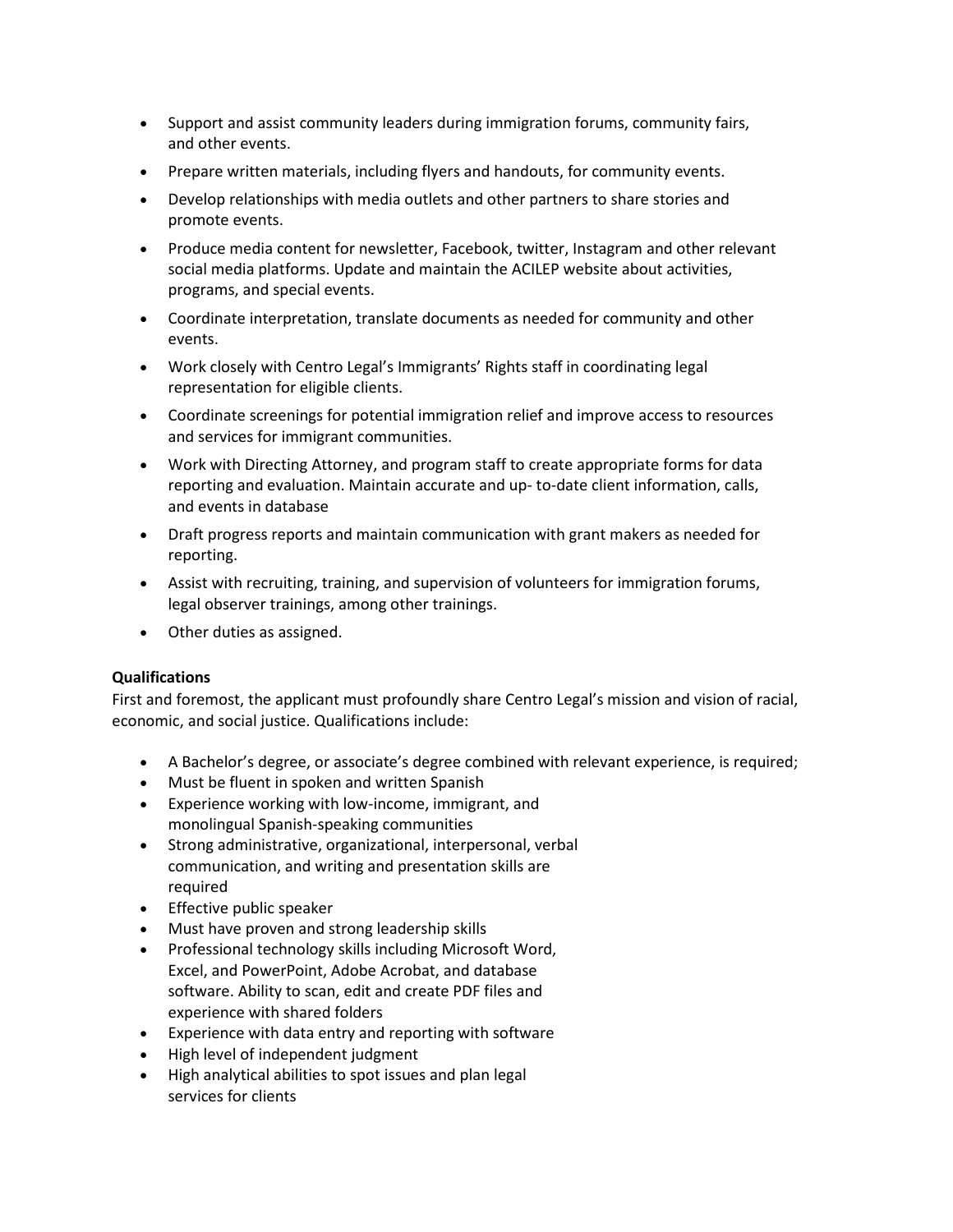#### **Core Competencies:**

- Demonstrates a fundamental respect for the dignity of others. Works collegially and is a proven team builder. Inclined to coach and teach in order to improve knowledge and ability of others, but holds people accountable for results
- Understands and values quality improvement. Able to effectively address overlapping projects and deadlines. Adaptable and reliable in face of conflict, crisis, or changing priorities
- A demonstrated commitment to diversity and inclusion; valuing a diversity of perspectives and encouraging contributions by all team members
- Ability to be a team leader and a team member
- Ability to thrive in a flexible, fast-paced, accredited, and growth oriented environment while maintaining a positive solution oriented approach
- High analytical abilities to process large amounts of data from multiple sources. Ability to prioritize across multiple types of work and coordinate the work of others
- Ability to network and interact internally and externally

## **Compensation and Benefits**

Salary is competitive and commensurate with experience. We provide a generous benefits package, including life insurance, LTD, leave policies, vacation, and December holiday office closure at full pay.

## **To Apply**

Review of applications will begin immediately and continue until the position is filled. Applicants should apply without delay. To apply, send a brief cover letter, resume, and list of three professional references by email to jobs@centrolegal.org, with the subject line, **"ACILEP Program Manager."**

**Start date:** We are seeking to fill this position on or around June 1, 2021.

## **POSITION OPEN UNTIL FILLED**

## **About Centro Legal de la Raza**

Founded in 1969 and headquartered in Oakland, California, Centro Legal de la Raza (Centro Legal) is a comprehensive legal services and advocacy organization protecting and advancing the rights of immigrant, low-income, and Latino communities through bilingual representation, education, and advocacy. We combine quality legal services with know-your-rights education, affirmative litigation, and youth development, ensuring access to justice for thousands of individuals and families each year throughout Northern and Central California.

For more information, visit our website:<https://centrolegal.org/>

## **Diversity Statement**